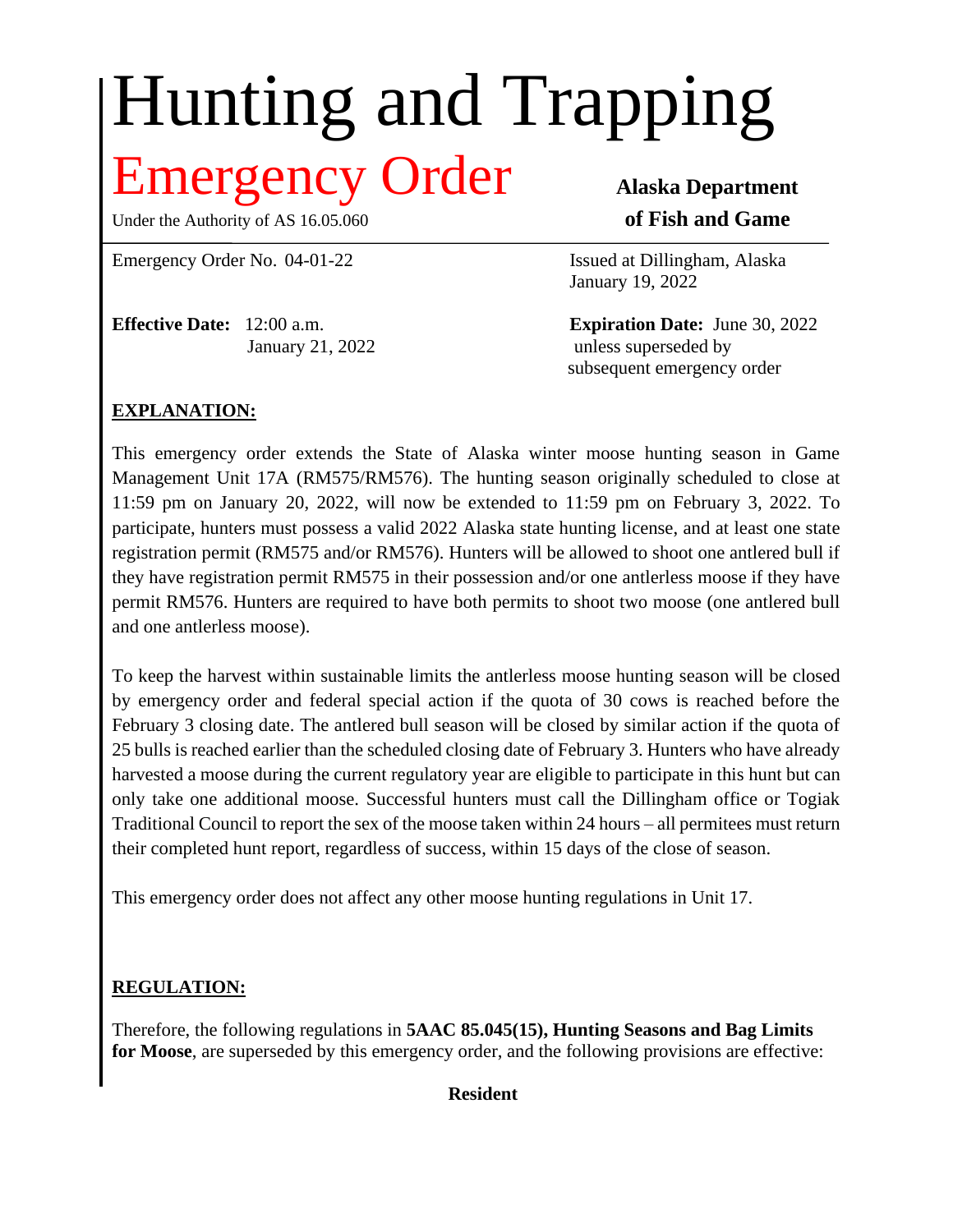# **Open Season (Subsistence Nonresident**

# **Units and Bag Limits General Hunts) Open Season**

…

(15)

Unit  $17(A)$ 

Up to 2 moose per regulatory year, only as follows

### RESIDENT HUNTERS:

1 moose by registration Aug. 25–Sept. 25

1 antlered bull by moose by **Dec. 21–Feb. 3** registration permit; (Subsistence Hunt only) during the period Dec. 1–last day of Feb., a season of up to 31 days may be announced by emergency order, or

1 antlerless moose by **Dec. 21–Feb. 3** registration permit; (Subsistence Hunt only) during the period Dec. 1–last day of Feb., a season of up to 31 days may be announced by emergency order, …

permit only; or (Subsistence Hunt only)

All other moose regulations remain unchanged and are not affected by this emergency order.

Doug Vincent-Lang Commissioner

By delegation to:<br>Chase Boothwave

Chris Brockman Dillingham Area Wildlife Biologist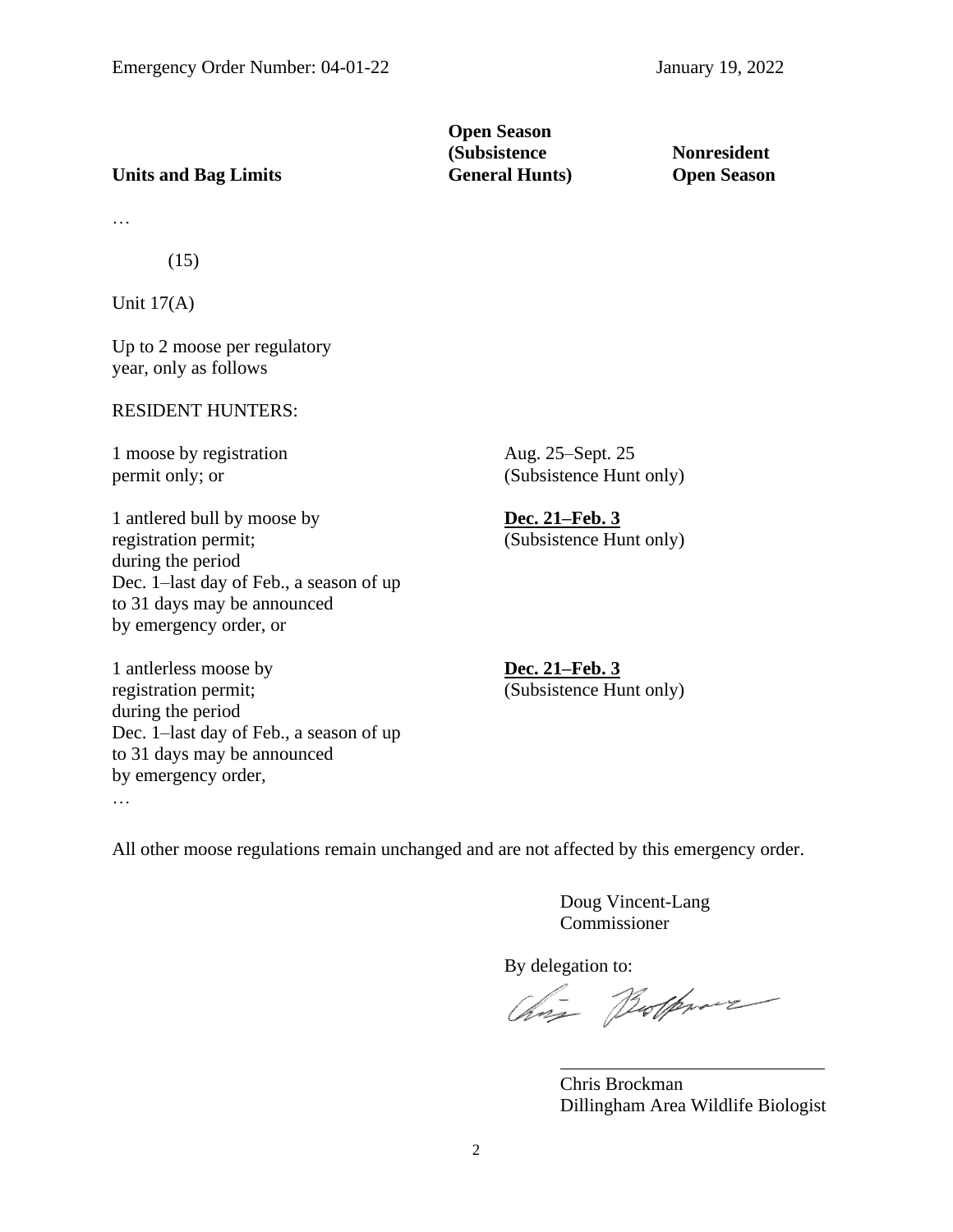# **JUSTIFICATION:**

The Alaska Board of Game and Federal Subsistence Board authorized a winter moose hunting season of up to 31 days in Unit 17A with a bag limit of up to two moose. The season was initially opened December 21–January 20, but weather conditions have prevented hunters from accessing moose. As of January 19, 21 cows and 11 bulls have been taken out of an established quota of 30 cows and 25 bulls. Moose numbers in Unit 17A exceed the population objective and extending the season allows for more harvest opportunity. Hunter harvests are an important management tool for lowering the moose density in this area.

To keep the harvest within sustainable limits, the antlerless moose hunting season (RM576) will be closed by emergency order and federal special action if the quota of 30 cows is reached before the February 3 season closing date. The antlered bull season (RM575) will be closed by similar action if the quota of 25 bulls is reached earlier than the scheduled closing date of February 3.

# **DISTRIBUTION:**

This emergency order is distributed to the recipients listed below. Copies are available from Department of Fish and Game offices in Anchorage, Juneau, Dillingham, and Fairbanks.

- 1. Lieutenant Governor's Office
- 2. Assistant Attorney General (Board of Game Liaison)
- 3. Commissioner, Department of Fish and Game
- 4. Division of Wildlife Conservation

**Director** Deputy Director Assistant Director Regional Supervisors Area Biologists (Statewide) Regulatory Coordinator, Information Management

- 5. Boards Support Section, Executive Director Board of Game Field Offices: Bethel, Dillingham Fish and Game Advisory Committees, Chairman Nushagak Fish and Game Advisory Committee Togiak Fish and Game Advisory Committee
- 6. Division of Subsistence, Anchorage Regional Supervisor
- 7. Public Communications, ADF&G, Juneau, Anchorage
- 8. Department of Public Safety, Bureau Wildlife Enforcement **Director** 
	- C Detachment Commander, Anchorage
	- Field Offices: Aniak, Bethel, Dillingham, Iliamna, King Salmon
- 9. U.S. Fish & Wildlife Service, Regional Director, Anchorage Togiak NWR, Dillingham Yukon Delta NWR, Bethel
- 10. Clerk of the Court or Magistrate: Aniak, Bethel, Dillingham, Naknek
- 11. Village Councils: Aleknagik, Clarks Point, Dillingham, Ekuk, Goodnews Bay, Manokotak, Platinum, Quinhagak, Togiak, Twin Hills